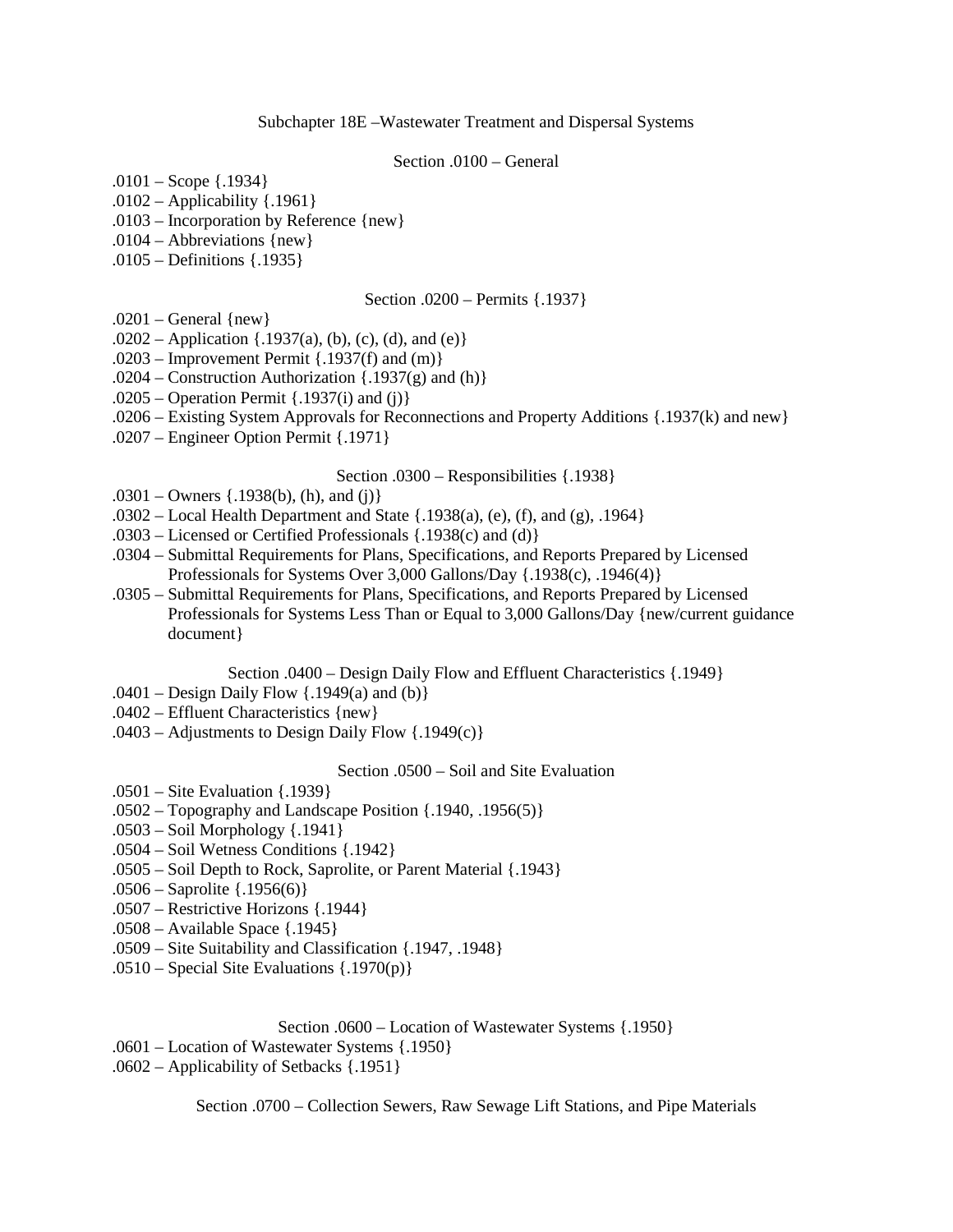- .0701 Collection Sewers {.1955(o)}
- .0702 Raw Sewage Lift Stations {.1952(e)}
- .0703 Pipe Materials {.1955(e) and (f)}

# Section .0800 – Tank Capacity, Leak Testing, and Installation Requirements

- .0801 Septic Tank Capacity Requirements {.1952(b)(1)}
- .0802 Pump Tank Capacity Requirements {.1952(c)}
- .0803 Grease Tank Capacity Requirements {.1955(k)}
- .0804 Siphon Tank Capacity Requirements {.1952(d)}
- .0805 Tank Structural Integrity and Leak Testing Requirements {new}
- .0806 Tank Installation Requirements {.1955(a)}

## Section .0900 – Subsurface Dispersal

- .0901 General Design and Installation Criteria for Subsurface Dispersal Systems {.1955(b), (c), (i), (j),
- $(l)$ , (m), and (p). .1956(6) }
- .0902 Conventional Wastewater Systems {.1955(a), (b),.1956(1)}
- .0903 Bed Systems {.1955 (d)}
- .0904 Large Diameter Pipe Systems  $\{.1956(3)(a)(i)\}$
- .0905 Prefabricated Permeable Block Panel Systems {.1956(3)(a)(ii)}
- .0906 Sand Lined Trench Systems {.1956(7)}
- .0907 Low Pressure Pipe Systems {.1957(a)}
- .0908 Drip Dispersal Systems {new}
- .0909 Fill Systems {.1957(b)}
- .0910 Artificial Drainage Systems  $\{.1956(2) \text{ and } (4)\}$
- .0911 Privies {.1958(a), .1959, .1960}

## Section .1000 – Non-Ground Absorption Wastewater Treatment Systems

- $.1001$  Alternative Toilets  $\{.1958(c)\}$
- .1002 Wastewater Recycle/Reuse {.1958(d)}

## Section .1100 – System Dosing and Controls

- .1101 General System Dosing Requirements {.1952(a)}
- .1102 Pump Dosing {.1952(b)(2-5)(8-9)}
- .1103 Control Panels {.1952(b)(6-7)}
- .1104 Siphon Dosing {.1952(d)}
- $.1105$  Timed Dosing {new}
- .1106 Pressure Dosed Gravity Distribution Devices {new}

Section .1200 – Advanced Pretreatment Systems Standards, Siting, and Sizing Criteria {.1970}

- .1201 Advanced Pretreatment System Standards {.1970(a)}
- .1202 Siting and Sizing Criteria for Systems with a Design Daily Flow Less Than or Equal to 1,500 Gallons/Day  $\{.1970(d), (e), \text{ and } (f) \}$
- .1203 Siting and Sizing Criteria for Systems with a Design Daily Flow Greater than 1,500 Gallons per day and less than or Equal to 3,000 Gallons per day {new}
- .1204 Advanced Pretreatment Drip Dispersal Systems {new}
- .1205 Advanced Pretreatment Sand Lined Trench Systems {.1956(7)}
- .1206 Advanced Pretreatment Bed Systems {.1970(i) and (j)}
- .1207 Site and System Compliance Criteria for Advanced Pretreatment Systems {.1970(n0}

# Section .1300 – Operation and Maintenance  $\{.1961 \text{ and } .1970(m), (n), \text{ and } (o)\}$

.1301 – Operation and Maintenance of Wastewater Systems {.1961(b), (f), (h), and (i)}